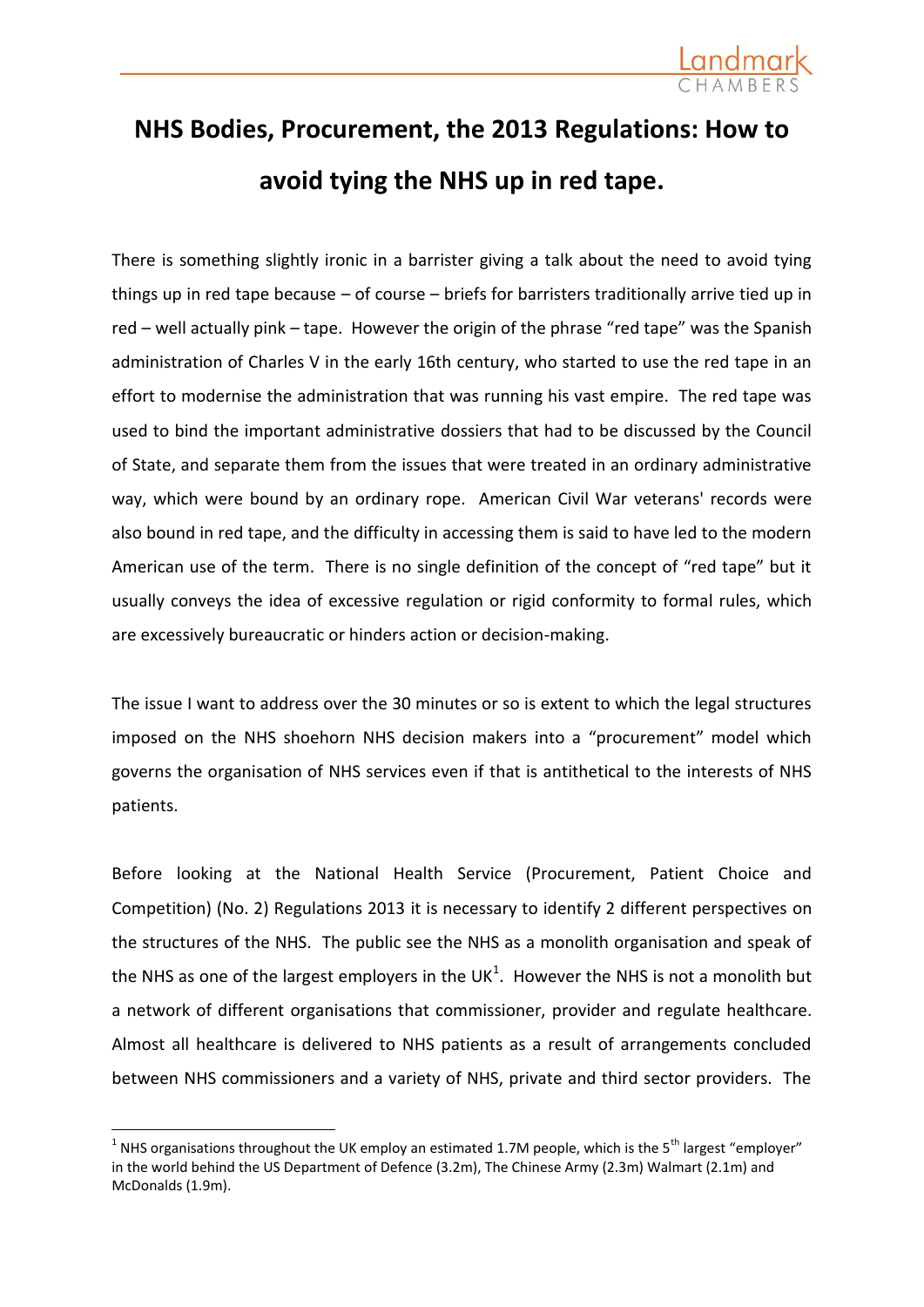

essential features of these arrangements are that the NHS patient accesses services from the provider and the provider gets paid by the commissioner for the delivery of that service. The services are largely free at the point of use for the patient but the activity is measured, coded and charged back to the commissioners.

Many of these arrangements not legal contracts at all but "NHS contracts" which, as the Court of Appeal confirmed in *Pitalia v NHS England<sup>2</sup>* last month, do not give rise to legal obligations<sup>3</sup> and cannot be the subject of legal proceedings.

These arrangements give rise to radically different views of the NHS. Clinicians tend to see these arrangements between different notionally independent NHS bodies as internal service level agreements between essentially parts of a single overall public service. Hence the divisions between NHS bodies, at best, differentiate the different professional areas of medical practice and, at worst, are a distraction from the main business of providing care to patients. However this model of the NHS sees NHS bodies working co-operatively with each other, and where there is a conflict NHS bodies and other providers are expected to make their own interests second to the interests of patients.

However there is another view. This perspective sees the NHS as a giant market place where providers compete with commissioners for contracts as part of the healthcare supply chain which stretches from the Department of Health – which is allocated the tax payers money by Parliament through to the final service provider to the patient. Under this view of the "market" NHS, procurement and competition are essential features of the proper functioning of the NHS market. The broad purpose of procurement law, as expressed in the EU Directive is provide for a fair opportunity for all potential providers of services throughout the EU<sup>4</sup>. It is – to quote from recital 2 of the Directive of 2004/18 to promote:

"principle of freedom of movement of goods, the principle of freedom of establishment and the principle of freedom to provide services and to the principles

1

<sup>2</sup> See [2014] EWCA Civ 474 which is reported a[t http://www.bailii.org/ew/cases/EWCA/Civ/2014/474.html](http://www.bailii.org/ew/cases/EWCA/Civ/2014/474.html)

 $3$  See section 9 of the National Health Service Act 2006.

<sup>4</sup> For further details please see *R (Law Society) v Legal Services Commission* [2008] QB 737.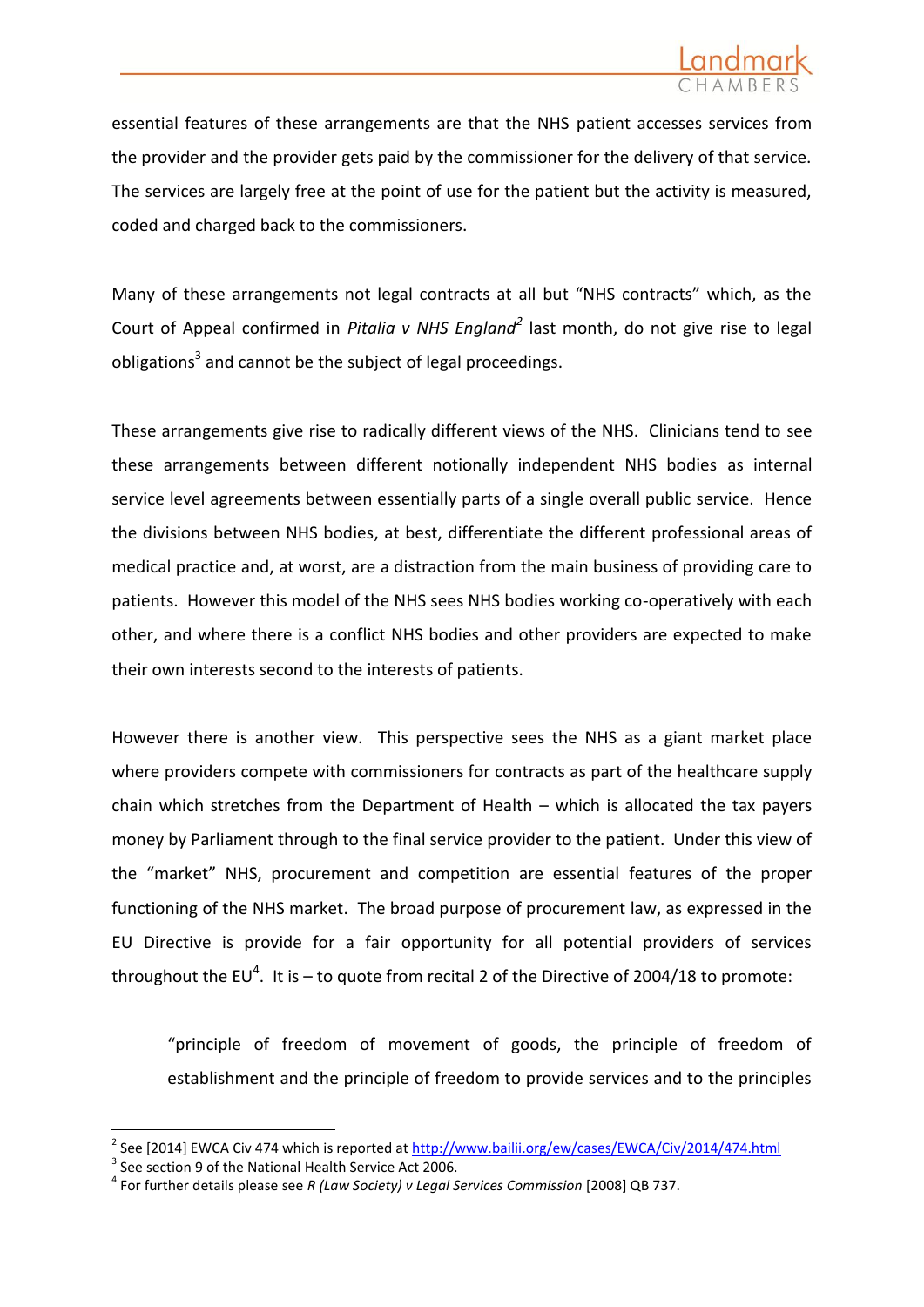deriving therefrom, such as the principle of equal treatment, the principle of nondiscrimination, the principle of mutual recognition, the principle of proportionality and the principle of transparency<sup>5</sup>"

The purpose of competition law is to prevent anti-competitive practices in order to promote wider choice, lower prices, better services and greater efficiency than under conditions of monopoly. The theory is that NHS providers who compete for work will deliver a more cost efficient service to commissioners and – hopefully – to patients.

The tension between these 2 views of the NHS has been rumbling away for years. Procurement was largely ignored in the main functioning of the NHS "internal market" because it was precisely that – an internal market. NHS contracts were not proper contracts and all NHS bodies were subject to directions made by the Secretary of State. Hence the Teckal exemption applied to NHS contracts<sup>6</sup>. However all has changed over recent years because:

- a) When NHS Foundation Trusts were introduced in 2004, the arrangements with these new bodies were proper legally binding contracts and not NHS contracts;
- b) NHS Foundation Trusts are not under the control of the Secretary of State because they cannot be "directed" under section 9.

The Labour government attempted to resolve the conflicts by setting up a "Co-operation and Competition Panel" which adjudicated on competition and procurement disputes between NHS bodies and others<sup>7</sup>. The principles under which the Panel worked stressed co-operation, planning for clinical outcomes and the interests of patients over the interests of the raw market.

 $<sup>5</sup>$  It was also supposed to be "necessary to meet requests for simplification and modernisation made by</sup> contracting authorities and economic operators alike"

<sup>6</sup> For an explanation of the *Teckal* exemption within the UK context see *Brent London Borough Council and others v Risk Management Partners Ltd* [2011] UKSC 7 at<http://www.bailii.org/uk/cases/UKSC/2011/7.html> <sup>7</sup> For details please see [http://www.nhsft-regulator.gov.uk/regulating-health-care-providers-](http://www.nhsft-regulator.gov.uk/regulating-health-care-providers-commissioners/cooperation-and-competition/archive-co-operation-and--1)

[commissioners/cooperation-and-competition/archive-co-operation-and--1](http://www.nhsft-regulator.gov.uk/regulating-health-care-providers-commissioners/cooperation-and-competition/archive-co-operation-and--1) However most of the hyperlinks to the key documents appear not to be working!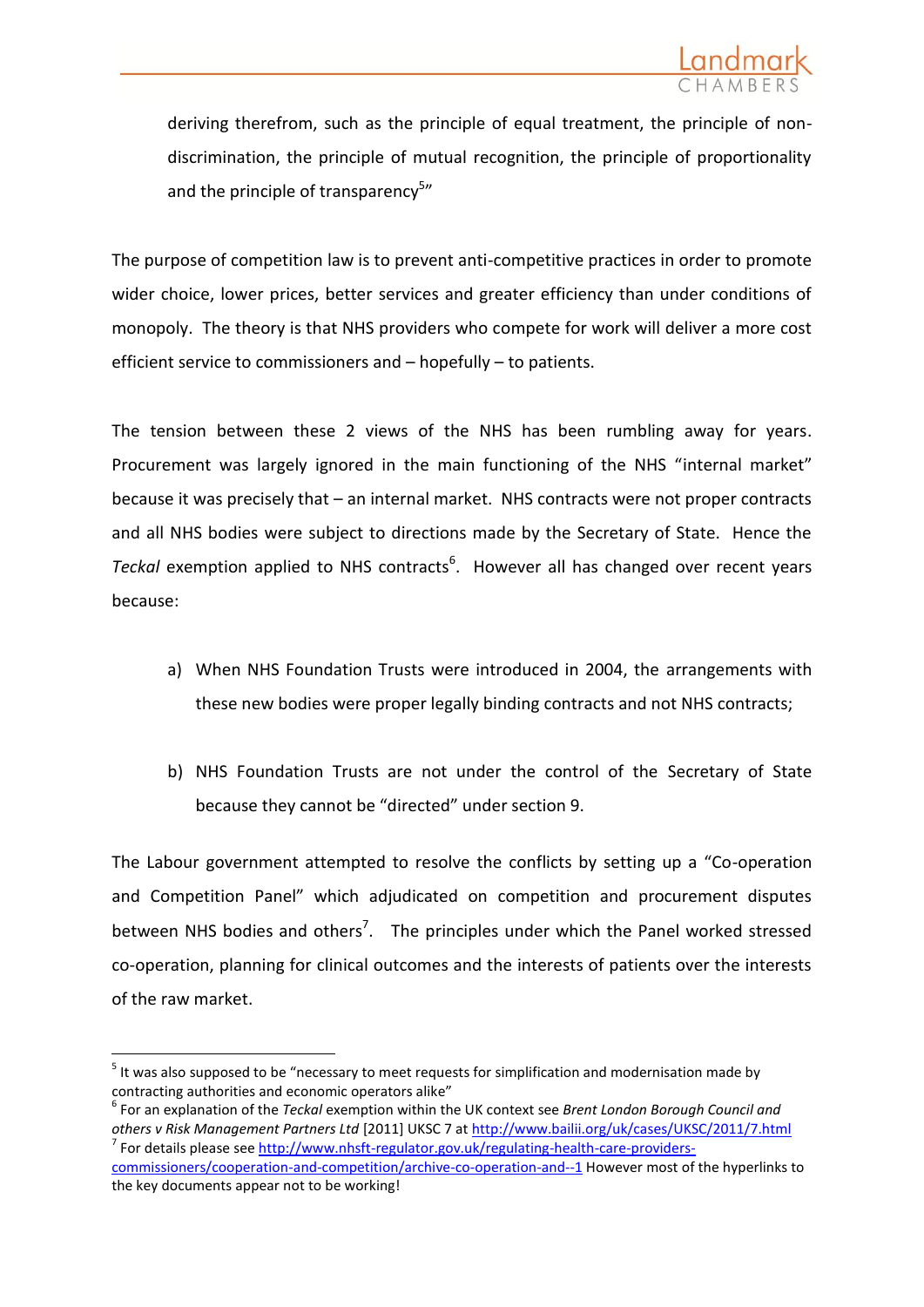

However the implementation of the Public Contracts Regulations in January 2006 introduced legal rules to NHs contracting for the first time, at least as far as non-directable bodies were concerned. Although NHS contracts were "Part B" services<sup>8</sup> and hence outside the formal processes under Part 3 of the Regulations, the statutory duties in Part 1 largely applied to such contracts.

Thus an NHS commissioner<sup>9</sup> entering into an acute services contract above the financial thresholds set out in the Regulations with an NHS Foundation Trust was required to comply with the duties set out in Parts 1, 8 and 9 of the 2006 Regulations<sup>10</sup>. Thus all NHS commissioners were required to comply with the duties of equal treatment, nondiscrimination and transparency set out in Regulation 4(3). These interlinked duties have been examined in a series of EU cases and, in *Telaustria Verlags GmbH v Telekom Austria AG<sup>11</sup>* the court said:

"That obligation of transparency which is imposed on the contracting authority consists in ensuring, for the benefit of any potential tenderer, a degree of advertising sufficient to enable the services market to be opened up to competition and the impartiality of procurement procedures to be reviewed"

Most NHS acute services contract contracts are, of course, let without any form of advertising or tender procedure at all. There are, for example, 3 major acute Trusts in Birmingham<sup>12</sup> and, as far as I am aware, there has never been any advertising of the main acute services contracts even though these are annually renewed contracts worth hundreds of million pounds a year.

However there was no practical problem as long as no one challenged the NHS commissioners. Hospital services can only be provided by "hospitals" and the barriers to

 $^8$  Health and social care contracts are in paragraph 25 of Part B to Schedule 3 to the 2006 Regulations.

 $^9$  An NHS commissioner is a "contracting authority" as a result of Regulation 3(1)(w) of the 2006 Regulations.

 $10$  See Regulation 5(2) of the 2006 Regulations.

<sup>11</sup> See *(Case C-324/98)* [2000] ECR I-10745 [2000] All ER (D) 2168

 $12$  I sit as a non-executive director on one Trust, the Heart of England NHS Foundation Trust.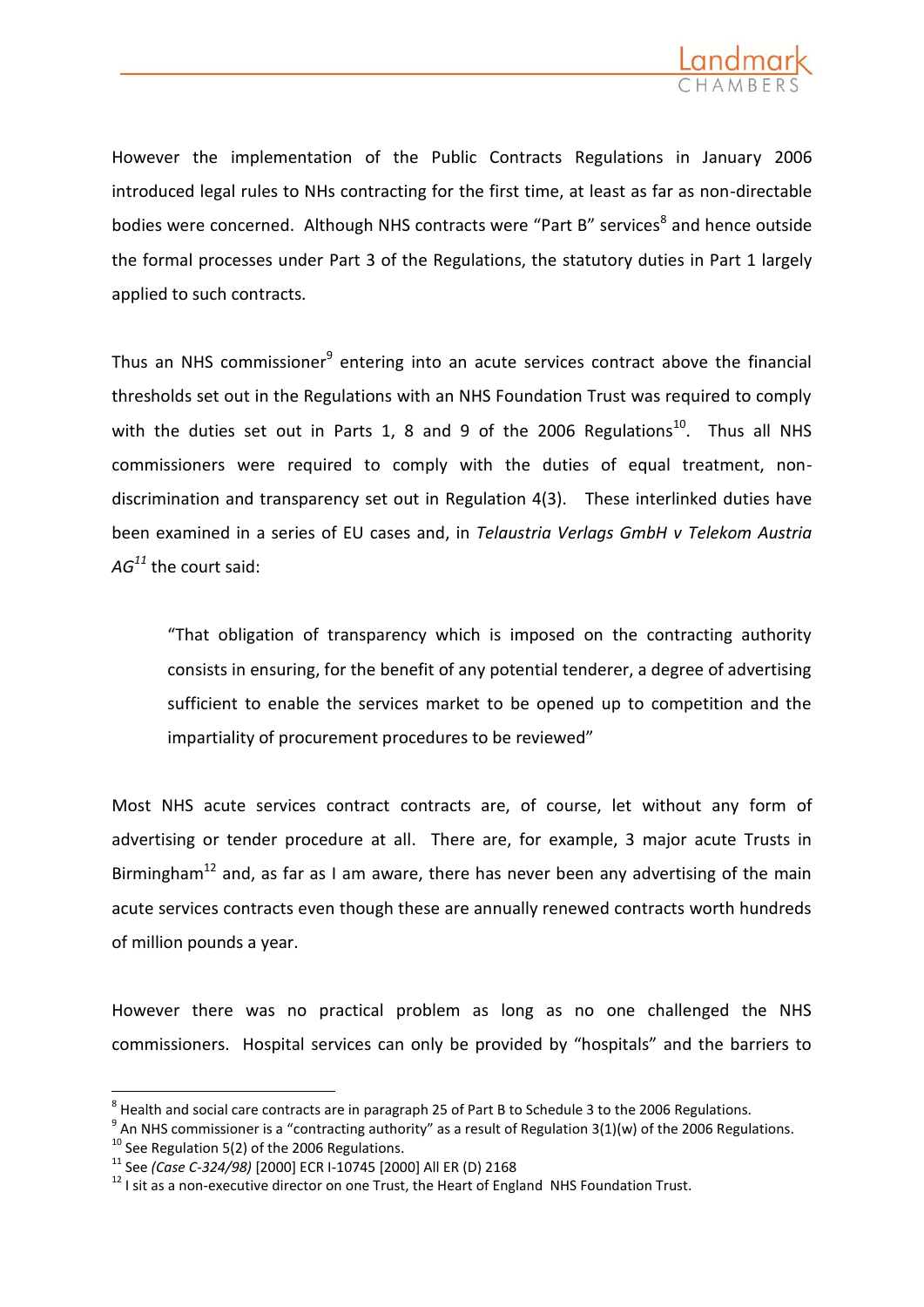

entry into this market are somewhat steep. So the legal rules under the 2006 Act were largely ignored.

However all that has changed with the Health and Social Care Act 2012 where the "market" theory of the NHS gained dominance over the "we're all in it together" theory. Section 75 of the 2012 Act permitted the Secretary of State to make Regulations to require NHS commissioners to "adhere to good practice in relation to procurement". The Regulations that followed were the National Health Service (Procurement, Patient Choice and Competition) (No. 2) Regulations  $2013^{13}$ .

Before turning to the Regulations I must draw attention to section 76(7) of the 2012 Act which provides:

"A failure to comply with a requirement imposed by regulations under section 75 which causes loss or damage is actionable, except in so far as the regulations restrict the right to bring such an action"

Hence disappointed potential contractors who fail to be awarded NHS contracts which are awarded in breach of the terms of the Regulations are given the right to sue for damages in the courts.

Regulation 2 provides a target duty which sets out the general approach that NHS commissioners must take when procuring health services. It provides:

"When procuring health care services for the purposes of the NHS (including taking a decision referred to in regulation  $7(2)$ ), a relevant body must act with a view to-

(a) securing the needs of the people who use the services,

<sup>&</sup>lt;sup>13</sup> SI 2013/500. They are the No2 Regulations because the earlier version was abandoned after political howls of anguish. However, as usual, those who expressed themselves deeply opposed to the principles were bought off with a limited number of inconsequential changes but there was no change to the main principles. There are, at present, no reported cases on the interpretation of the Regulations.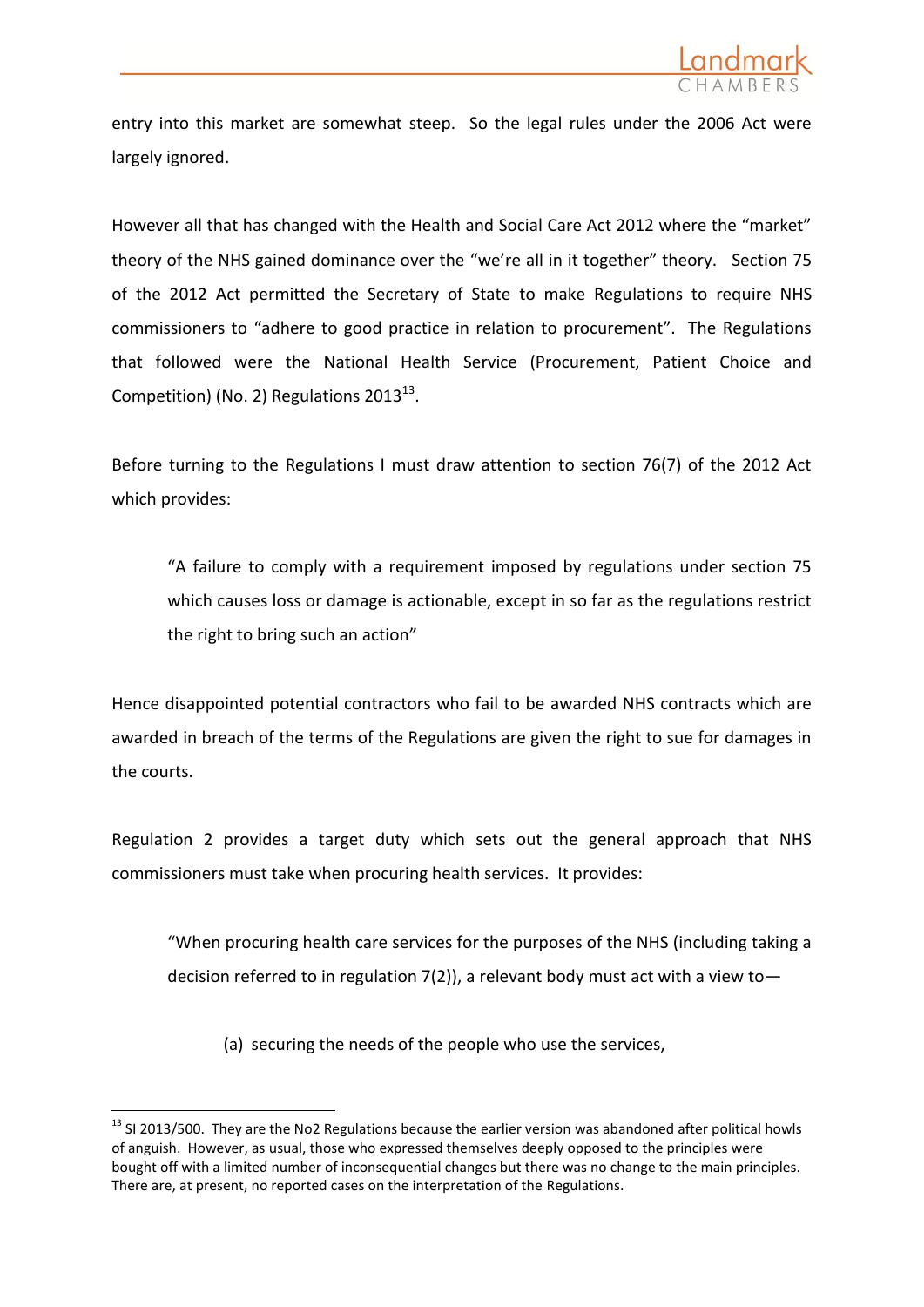

- (b) improving the quality of the services, and
- (c) improving efficiency in the provision of the services,

including through the services being provided in an integrated way (including with other health care services, health-related services, or social care services)"

"Health care services" are not defined in the Regulations but this term is defined in section 64 of the 2012 Act to mean any provision of services for the purposes of the NHS Act 2006<sup>14</sup>. These are, of course, potentially conflicting duties but the Regulation appears to require NHS commissioners to balance the 4 considerations of meeting needs, improving quality, improving efficiency and promoting integration of both health and health/social care services.

The Regulations apply to decisions by NHS commissioners to enter into legally binding contracts to procure healthcare services and NHS contracts. There is also no *de minimis* financial level below which the Regulations do not apply.

The specific statutory duties are set out in Regulation 3. Regulation 3(2) provides that:

"The relevant body must—

- (a) act in a transparent and proportionate way, and
- (b) treat providers equally and in a non-discriminatory way, including by not treating a provider, or type of provider, more favourably than any other provider, in particular on the basis of ownership"

 $14$  Health care is very widely defined under section 64(2) to mean all forms of NHS health care provided to an individual even if it also amounts to social care.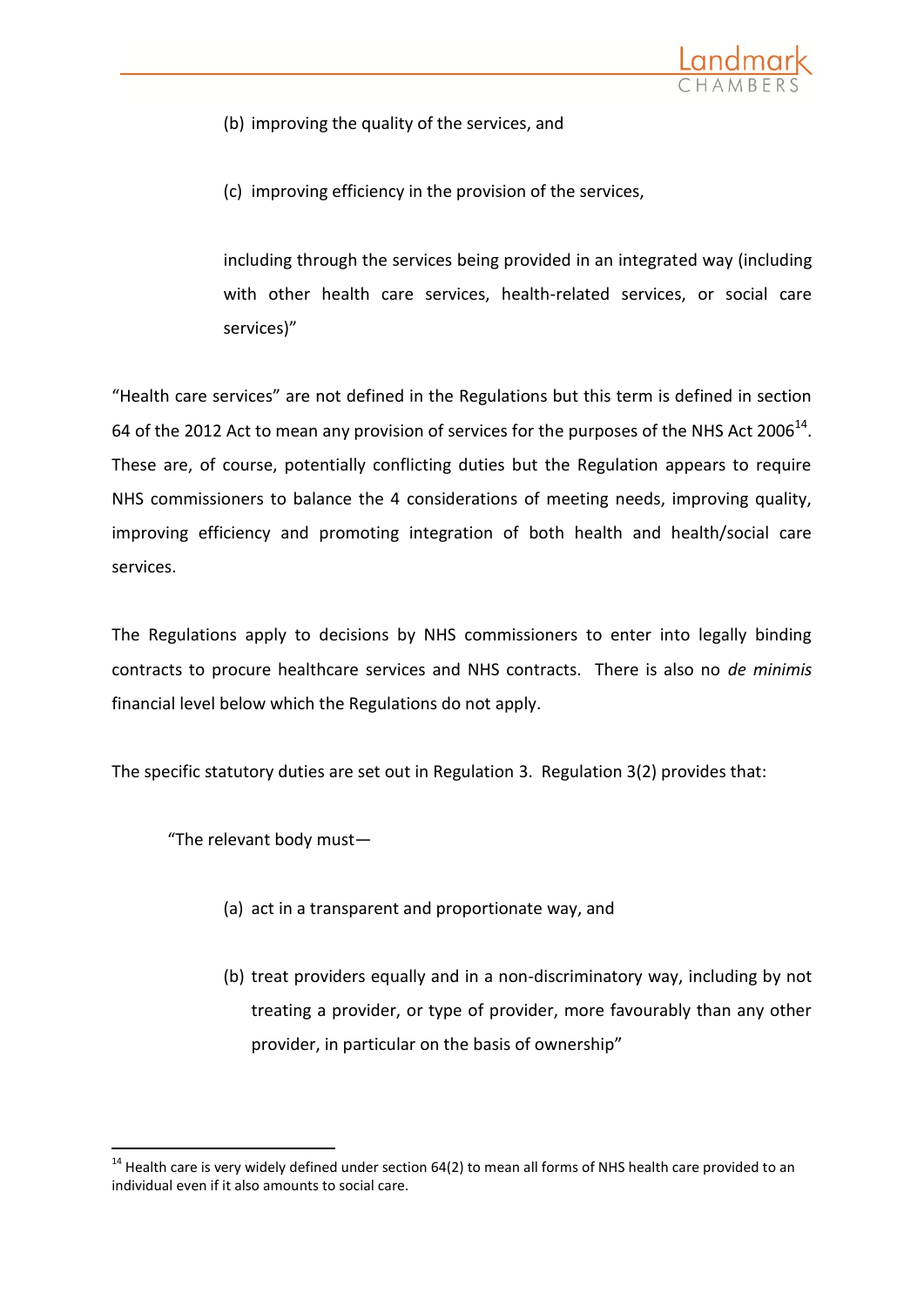

This Regulation repeats the duties under the 2006 Regulations of transparency, nondiscrimination and equal treatment. However there was an argument under 2006 Regulations that those duties only applied where the contract in question was of interest to economic operators located in another EU state<sup>15</sup>. If that argument ever existed it plainly does not apply now.

There is no definition of the meaning of these terms and accordingly no reason to interpret them differently to the meanings ascribed in the various EU cases. Thus the duty of transparency requires a "degree of advertising" to test the market and allow other potential operators the chance to express interest in providing services. The extended words on equal treatment mean that NHS commissioners cannot have a policy of favouring NHS bodies over private sector providers.

Regulation 3(3) provides that:

"The relevant body must procure the services from one or more providers that—

- (a) are most capable of delivering the objective referred to in regulation 2 in relation to the services, and
- (b) provide best value for money in doing so"

The word "must" imposes a clear statutory duty on NHS commissioners to test the market because, if they do not do so, it is difficult if not impossible to see how they are able to demonstrate compliance with the above Regulation.

Regulation 3(4) contains a further set of requirements that NHS commissioners "must" comply with, namely:

<sup>1</sup>  $15$  I always thought that this was an argument of dubious merit.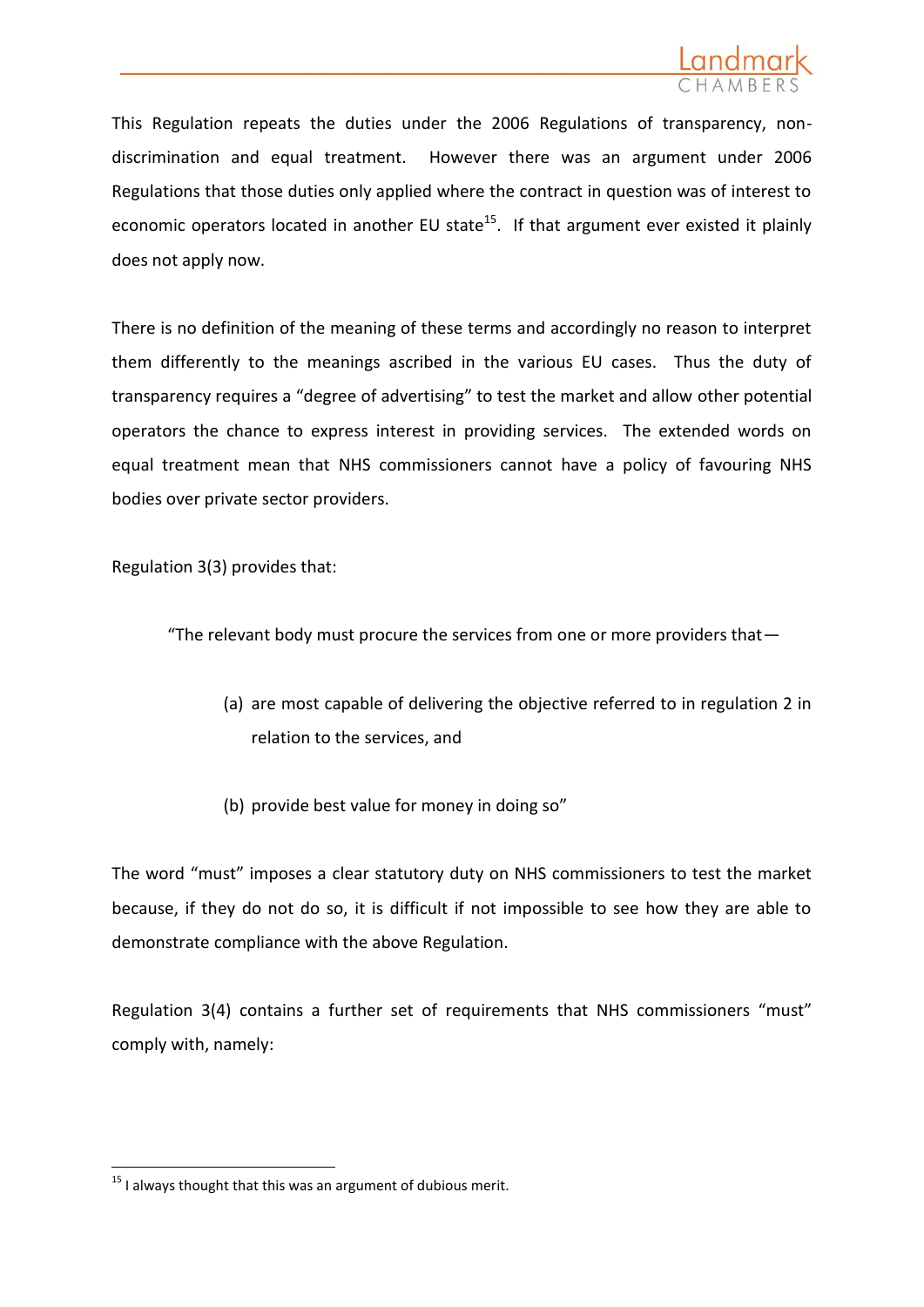

"In acting with a view to improving quality and efficiency in the provision of the services the relevant body must consider appropriate means of making such improvements, including through—

- (a) the services being provided in a more integrated way (including with other health care services, health-related services, or social care services),
- (b) enabling providers to compete to provide the services, and
- (c) allowing patients a choice of provider of the services"

There are clearly many different processes that NHS commissioners could follow to satisfy themselves of the obligations under this Regulation but commissioners are required to show some form of compliance with these detailed requirements for every contract.

The "red tape" emerges under Regulation 4(5) which sets out the recording obligations on an NHS body as follows:

"A relevant body must, in relation to each contract awarded by it for the provision of health care services for the purposes of the NHS, maintain a record of—

- (a) in the case of a contract awarded by the Board, details of how in awarding the contract it complies with its duties under sections 13D, 13E and 13N of the 2006 Act(1) (duties as to effectiveness, efficiency etc, improvement in quality of services and promoting integration);
- (b) in the case of a contract awarded by a CCG, details of how in awarding the contract it complies with its duties under sections 14Q, 14R and 14Z1 of that Act(2) (duties as to effectiveness, efficiency etc, improvement in quality of services and promoting integration)"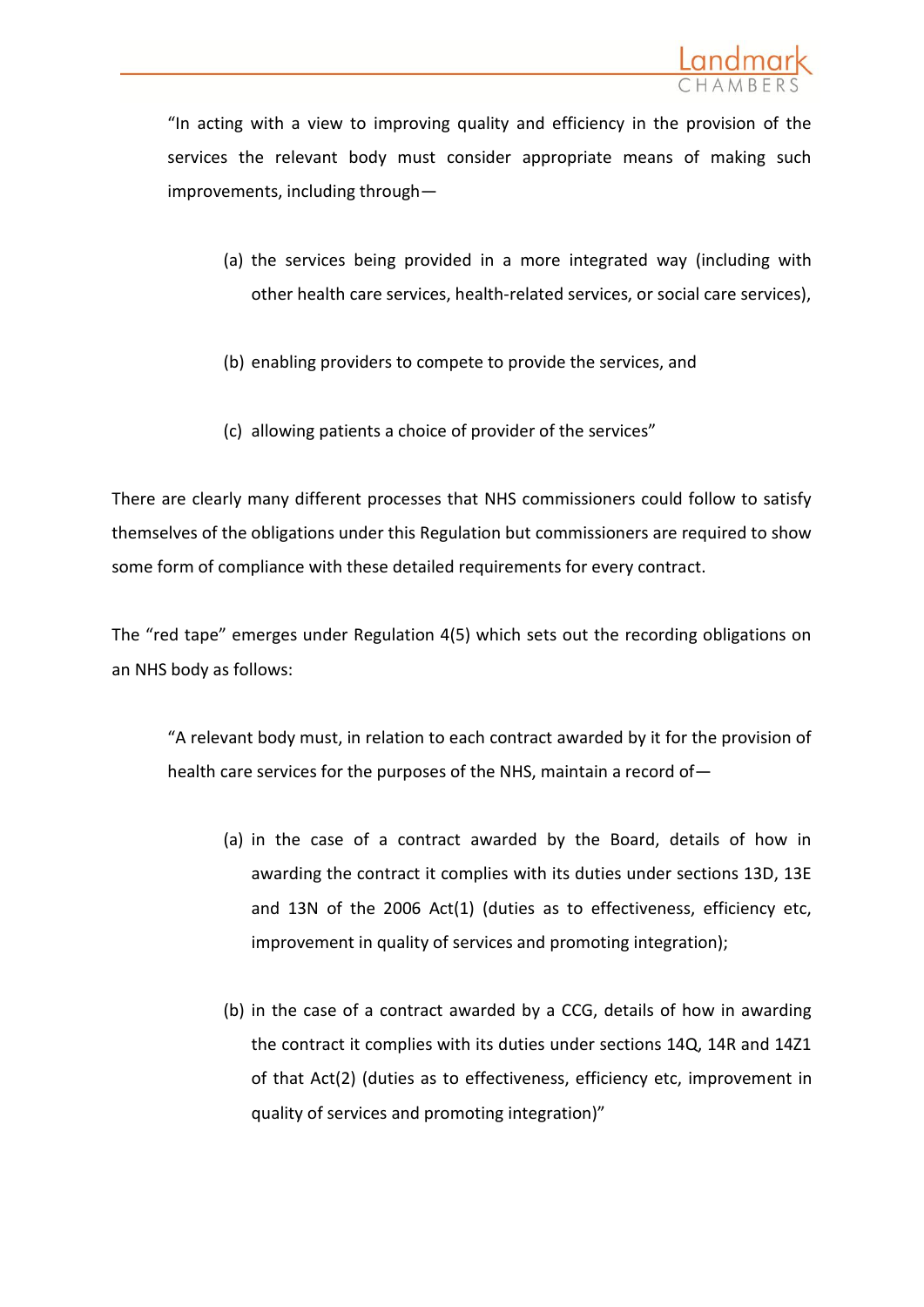

Regulation 5(2) provides that, where advertising an intention to seek offers from providers in relation to a new contract for the provision of health care services for the purposes of the NHS, NHS commissioners must publish a contract notice on the website maintained by NHS England<sup>16</sup>. The "contract notice" must include:

- (a) a description of the services required to be provided, and
- (b) the criteria against which any bids for the contract will be evaluated.

The circumstances in which an NHS commissioner does not need to go through a competitive process before awarding a contract are set out in Regulation 5 which provides:

"A relevant body may award a new contract for the provision of health care services for the purposes of the NHS to a single provider without advertising an intention to seek offers from providers in relation to that contract where the relevant body is satisfied that the services to which the contract relates are capable of being provided only by that provider"

This is a very narrow exemption because it will not apply in any case where the services could be provided by more than NHS body or other provider. There are many hospitals in a city such as London and so it is difficult if not impossible to reach the view that any contract could come within Regulation 5.

There are a series of unanswered questions about these Regulations. In particular, local NHS commissioners are required to have detailed arrangements for involving patients generally in decision making about commissioning under section 14Z2 of the NHS Act. It remains wholly unclear how CCGs are supposed to operate a fair tender process under the 2013 Regulations whilst, at the same time, involving patients in commissioning decisions. It appears clear that a decision by a CCG that a particular service should be subject to a tender process is a decision which must involve patients. However it is unclear how the usual

<sup>1</sup> <sup>16</sup> This is now at [www.online.contractsfinder.businesslink.gov.uk](http://www.online.contractsfinder.businesslink.gov.uk/)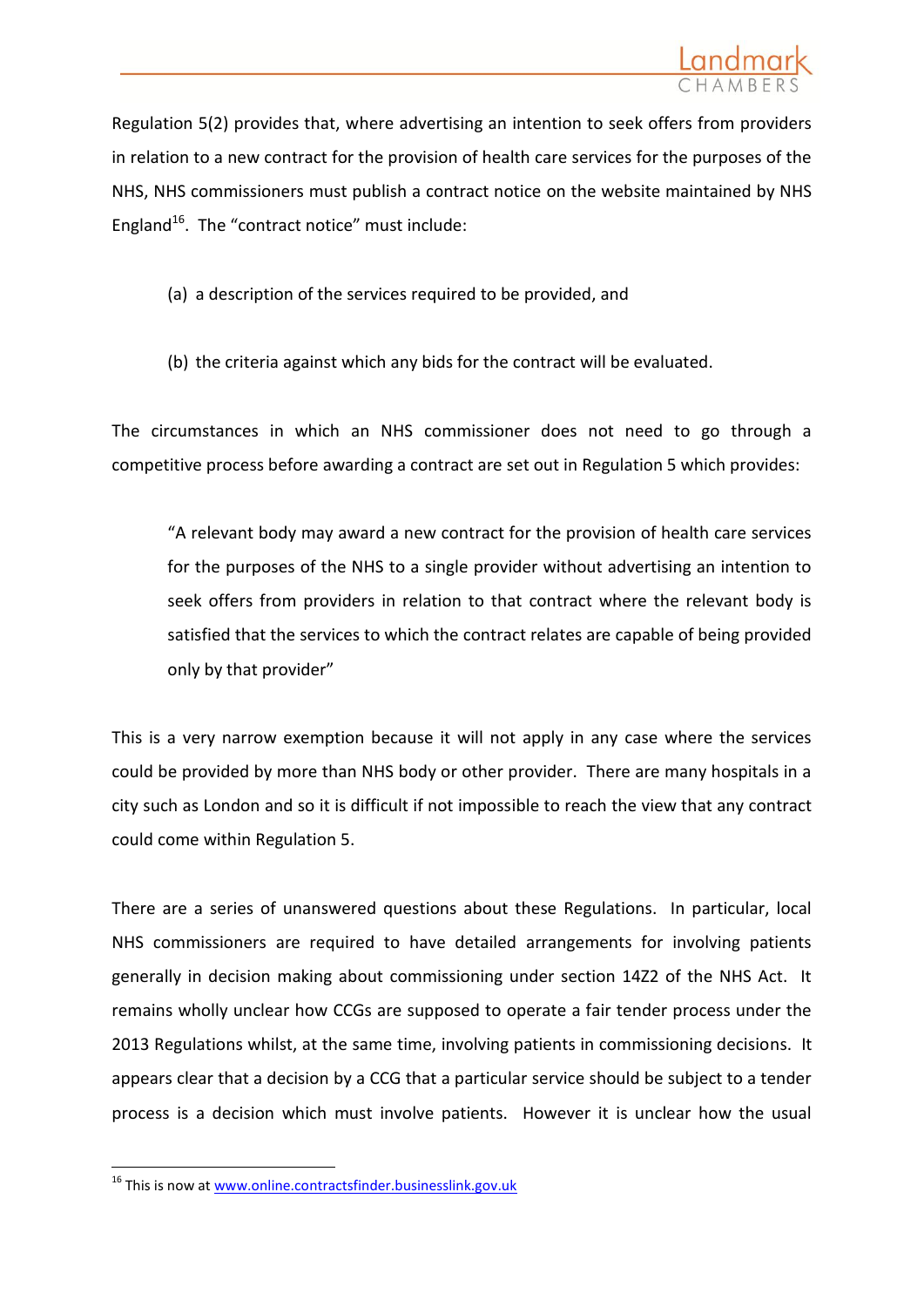

requirements of commercial confidentiality can be squared with public and patient engagement in decision making.

Secondly, the NHS has not build in any resources to meet the cost to the NHS of complying with the requirements of the 2013 Regulations. One leading firm of NHS lawyer has suggested that "the number of challenges in 2013 is roughly five times those in 2009". However before the Regulations were published the Department of Health Impact Assessment $17$  said "There are negligible direct costs to patients, commissioners or providers" and that that indirect costs could not be estimated but "could be negligible". This may prove to have been somewhat optimistic.

Thirdly, and perhaps most crucially, how do rules on procurement and competition fit with planning patient flows which are necessary to ensure quality outcomes. There is a mass of research data which shows that better outcomes for patients are delivered and cost effectiveness improves if services are amalgamated in specialist centres. When the NHS in Bristol proposed centralisation of the provision and management of head and neck services at University Hospitals Bristol Foundation Trust and of breast care and urology at North Bristol Trust, this was subject to a Monitor inquiry because it potentially reduced competition in the provision of local services. Monitor eventually concluded that quality improvements borne of a recent reconfiguration of acute services in Bristol were not sufficient to outweigh the loss of patient choice resulting from the "merger", but stopped short of requiring the Trusts to reverse the decisions. But this approach sent a chilling effect through the NHS, showing that just showing that services were better for patients was insufficient to justify a perceived loss of competition in local services.

So the answer to the question posed at the outset of this talk is – I regret – that the NHS has Regulations which tie itself up in depressing amounts of red tape. In practice the NHS is very largely ignoring the Regulations.

1  $17$  See

[http://webarchive.nationalarchives.gov.uk/20130402145952/http://media.dh.gov.uk/network/261/files/2013](http://webarchive.nationalarchives.gov.uk/20130402145952/http:/media.dh.gov.uk/network/261/files/2013/02/2013-500-IA.pdf) [/02/2013-500-IA.pdf](http://webarchive.nationalarchives.gov.uk/20130402145952/http:/media.dh.gov.uk/network/261/files/2013/02/2013-500-IA.pdf)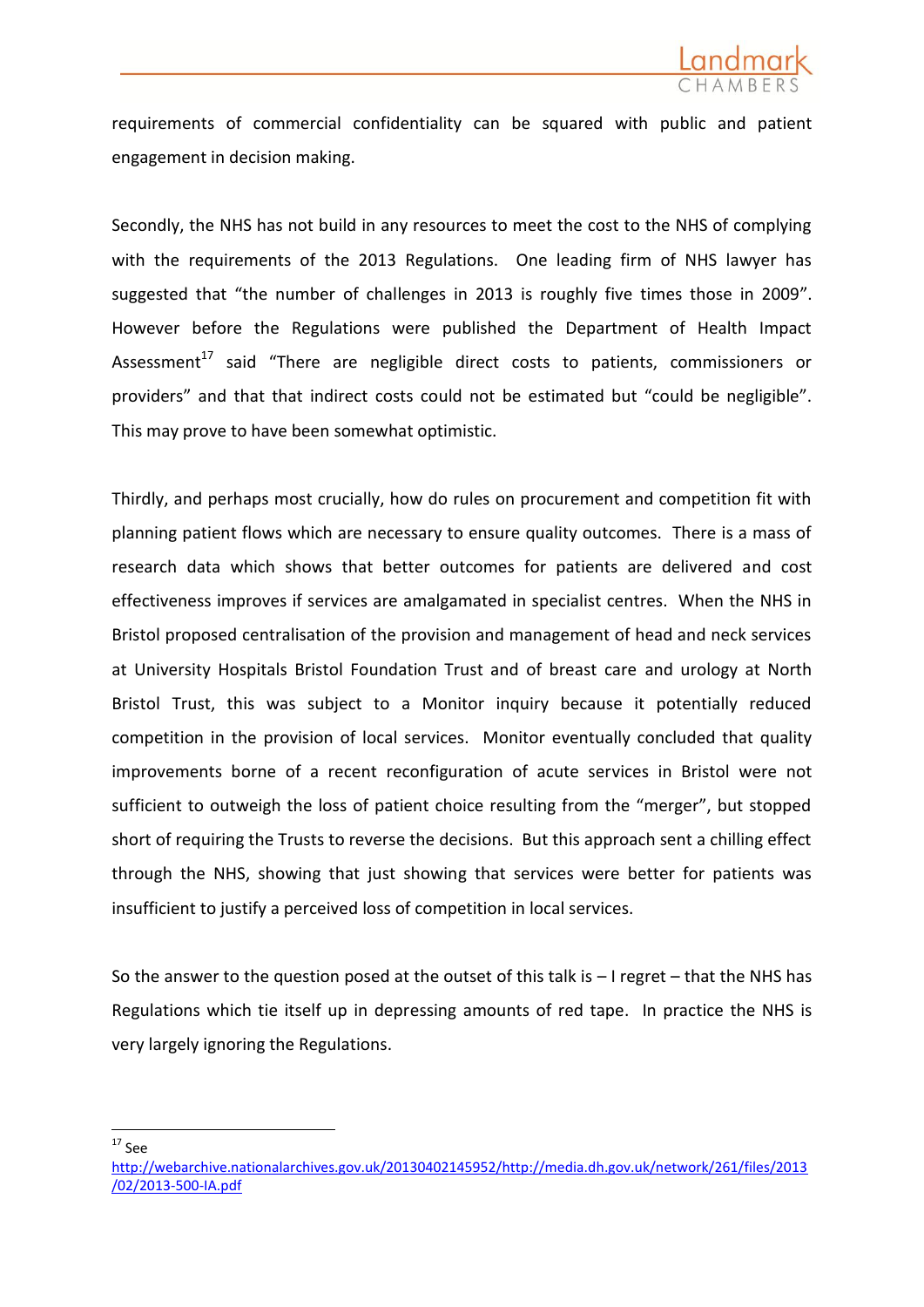

To understand why these are unworkable end I would like to ask a colleague to come to the front so we can show how these Regulations would theoretically work when an elderly lady with complex medical needs is ready to be discharged from an acute hospital to a nursing home. The problem in this case is that the NHS commissioner has a detailed knowledge of the Regulations. The conversation ought to go something like this:

*Hospital Manager: Hello I am speaking to the CCG NHS Continuing Healthcare coordinator?*

*NHS Commissioner: Yes.*

*Hospital Manager: We have Mrs Jones ready to be discharged from our hospital. She's eligible for NHS continuing care and so will need a care home bed including some extra nursing support. The family have identified Sunnybank Care Home which has a bed, has a good CQC rating and is just around the corner from her daughter. The cost is £750 per week. Can you please confirm we can discharge her to Sunnybank.*

*NHS Commissioner: Thank you. I am happy to confirm we will make a decision for Mrs Jones in accordance with the National Health Service (Procurement, Patient Choice and Competition) (No. 2) Regulations 2013 in making this decision. As I understand it, you are asking for the CCG to enter into a contract with Sunnybank Care Home for the delivery of health care services to Mrs Jones. For the purposes of Regulation 5 of the Regulations can you please let me know if Sunnybank Care Home is the only provider who might be able to deliver services to Mrs Jones?*

*Hospital Manager: Well, there are obviously other providers who could deliver services to her but this is a suitable provider and it's the one that the family have chosen. The price seems about right and the NHS have used this home before so I assume that it would be OK.*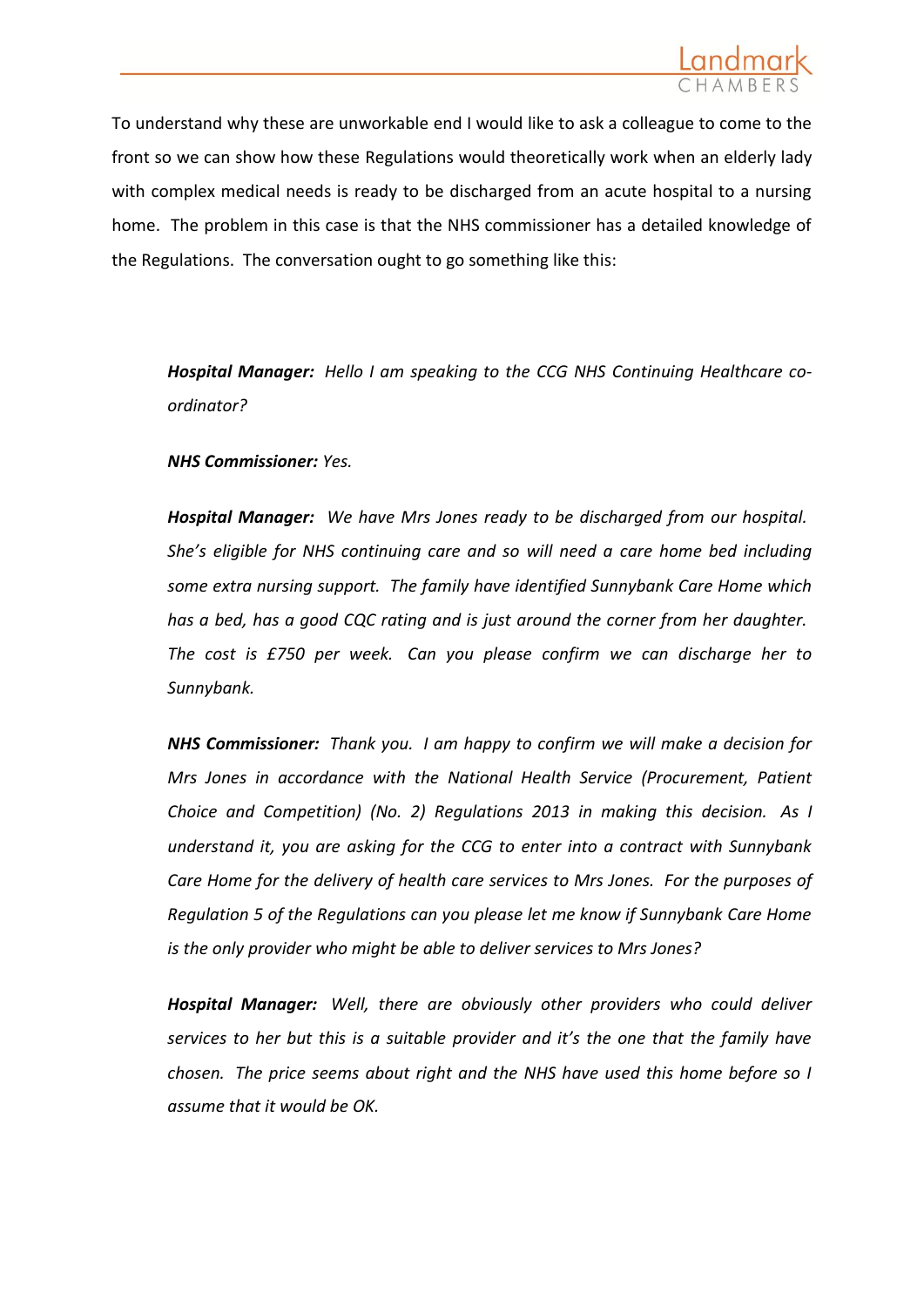

*NHS Commissioner: Thank you. I regret that, under the 2013 Regulations, before I can enter into a contract with Sunnybank Care Home I must run a competitive tender process to select the provider for the NHS which is most capable of delivering the objectives referred to in regulation 2 in relation to the services to be provided to Mrs Jones and I must also ensure the contracts provides the best value for money for the CCG.*

*Hospital Manager: What!! This is the NHS providing services for Mrs Jones, not the purchase of a new photocopier.*

*NHS Commissioner: The Regulations mean I must go through certain processes before I can lawfully enter into a contract with a provider of healthcare services, and that must include giving other potential providers the chance to bid. There is no escape from the rules!*

*Hospital Manager: But I need the bed for other patients. Can we place Mrs Jones at the home before you put a contract in place?*

*NHS Commissioner: Sorry but No. We cannot have a contract with Sunnybank Care Home until a provider is selected after a competitive tender process. If we placed Mrs Jones before that process was completed it would give Sunnybank Care Home a competitive advantage in the tender process over other potential providers. The CCG has a duty to treat all care home providers equally and it would breach that if we placed her at Sunnybank in advance of the competitive process. Sorry, she will have to stay in hospital until the tender process has finished.*

## *Hospital Manager: How long will that be?*

*NHS Commissioner: We will need to prepare a specification of her needs to describe the sort of care she needs, and then we need to advertise the contract on the NHS England website to see if there are expressions of interest. The next stage will be for care homes who are interested in this contract doing will their own assessments of Mrs Jones to see if they want to bid for the contract and how much they will charge. Once we get all the bids in we will need to consult the family as part of the evaluation*